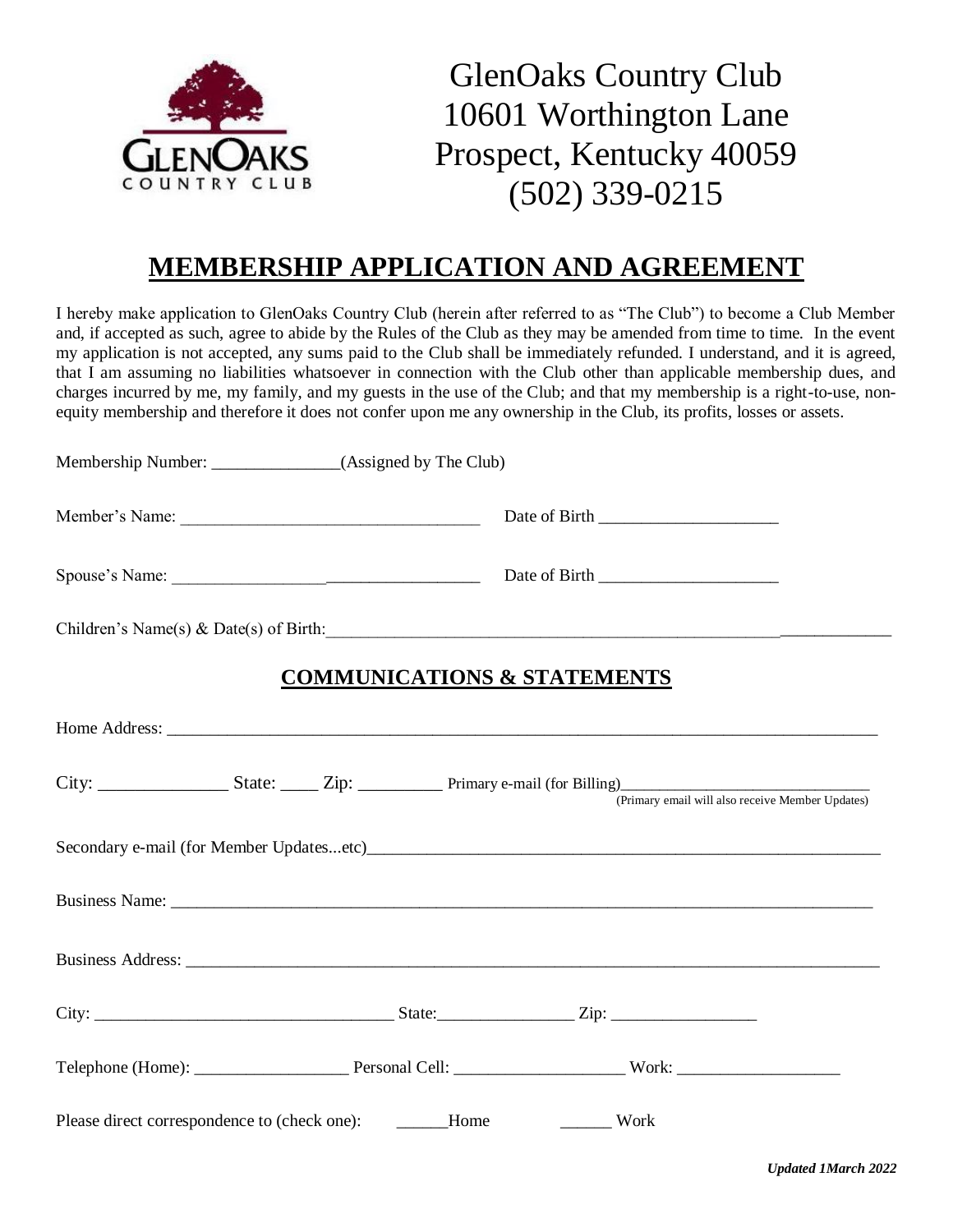|                                                                                                                                                             | MEMBERSHIP OP HONS<br>All membership categories require a minimum one year commitment from first Dues payment*                                         |
|-------------------------------------------------------------------------------------------------------------------------------------------------------------|--------------------------------------------------------------------------------------------------------------------------------------------------------|
|                                                                                                                                                             | Family $(\$225 \text{ p/Month})$ Individual $(\$195 \text{ p/Month})$ Sport $(\$180 \text{ p/Month})$ ______                                           |
|                                                                                                                                                             | Junior Family (\$165 p/ Month) __________Junior Individual (\$145 p/month) ________Resort (\$750 per Year)                                             |
| <b>Mandatory Driving Range for ALL GOLF Members:</b><br>(\$200 per year for Family, Junior Family& Sport, \$150 per year for Junior Individual& Individual) |                                                                                                                                                        |
| <b>Optional</b><br>Handicap<br>$($35$ annually, per person):$ Yes ________ No                                                                               | Optional<br>Hole In One Club                                                                                                                           |
| How Many: $\frac{1}{\sqrt{1-\frac{1}{2}} \cdot \frac{1}{2}}$                                                                                                | How Many: $\_\_\_\_\_\_\_\_\_\_\_\_\_\_\_\_\_$                                                                                                         |
| Name(s):                                                                                                                                                    | Name(s):                                                                                                                                               |
| Additional Handicap Questions if you chose YES above.<br>Do you have an existing GHIN at another course? ______ Yes ______ No                               | Optional<br>ClubCorp Signature Gold Upgrade Membership<br>$($50 \text{ per month})$ : $\_\_\_\_\_\_\_\_\_\_\_\_\_\_\_\_\_\_\_\_\_\_\_\_\_\_\_\_\_\_\_$ |
| If Yes, which course? $GHMN #$                                                                                                                              |                                                                                                                                                        |

**MEDIATIONS** 

*RESIGNATION POLICY:* **Any member wishing to resign his/her Membership after the one year commitment, shall notify The Club in writing thirty (30) days prior to the effective date of the resignation, but in no event until all dues and other charges are paid in full. This includes any monthly dues, and any charges the member has accrued. \_\_\_\_\_\_\_\_\_\_(New Member Initials)**

### **NO ASSESSMENTS, ASSUMPTION OF LIABILITY OR OWNERSHIP**

My Liabilities in membership are limited to payment of the appropriate fees plus membership dues and charges incurred by me, or my family in the use of The Club. Fees, dues, and classifications are set by the Owner and may be changed from time to time. Should the account ever need to be sent to collections, I will be responsible for court fees and attorney costs to collect delinquent charges. Persons granted membership privileges have no ownership, proprietary or equity rights of any kind in the Club or any of its properties and shall not have responsibility for its debts or operational expenses of any kind. The Club hereby accepts the foregoing application and invites the applicant to become a Club Member on the terms and conditions contained herein and in the membership rules, as amended from time to time.

| Member Signature(s):                                             | GlenOaks Country Club Signature: |
|------------------------------------------------------------------|----------------------------------|
|                                                                  | Jamíe B Míller                   |
| <u> 1989 - Jan Samuel Barristo, amerikansk politik (d. 1989)</u> |                                  |
|                                                                  |                                  |
| Completed by The Club:                                           |                                  |
| Dues begin which will be billed to me on                         |                                  |
| Membership Commitment Date thru                                  |                                  |